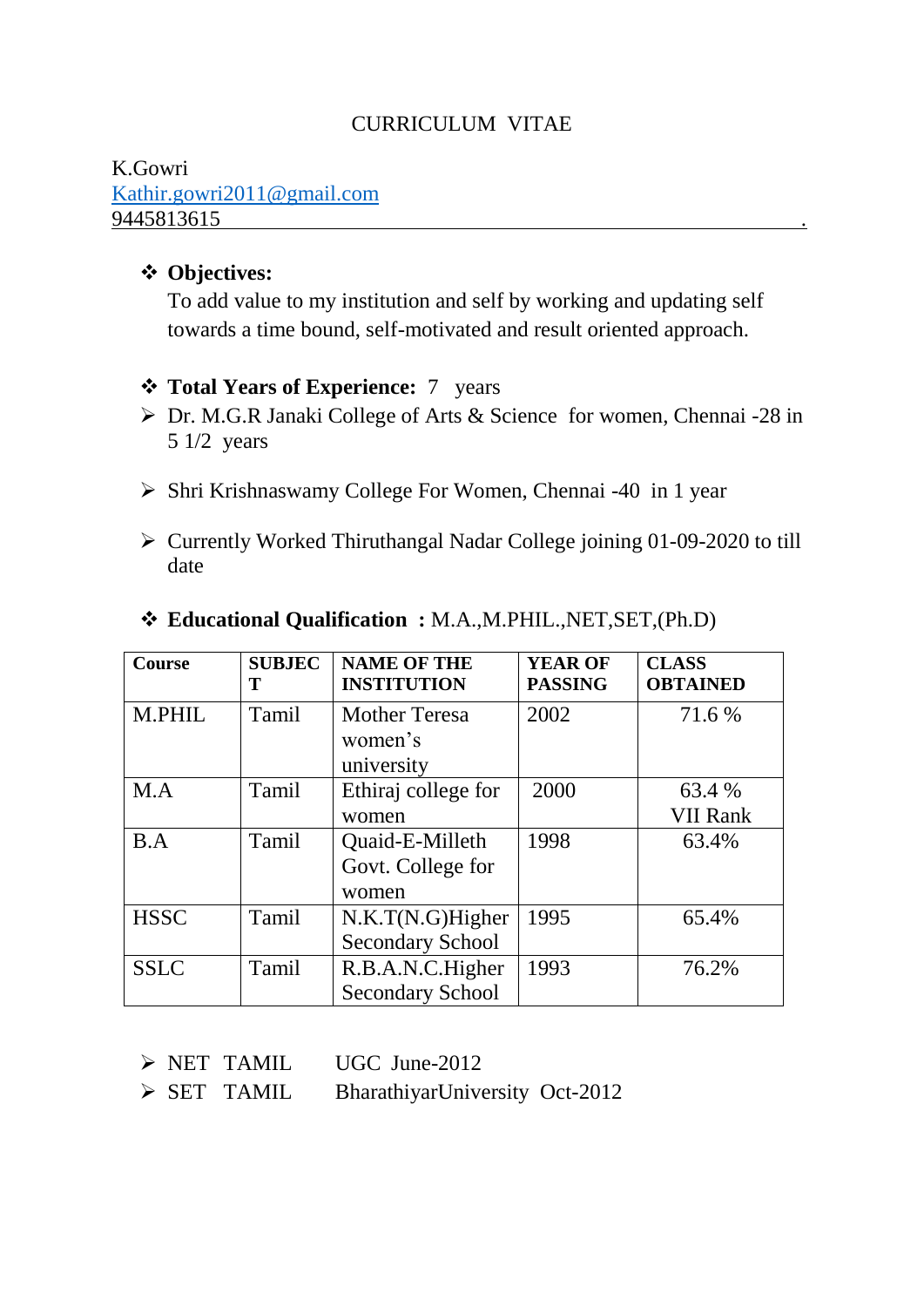# PAPER PRESENTED IN INTERNATIONAL & NATIONAL LEVEL SEMINARS

| .S.N<br>$\overline{O}$ | Seminar Topic                                      | <b>Essay Topic</b>                                                                          | Publisher                                                  | Place & Date                                                                                        |
|------------------------|----------------------------------------------------|---------------------------------------------------------------------------------------------|------------------------------------------------------------|-----------------------------------------------------------------------------------------------------|
| 1.                     | Semmozhi<br>Tamil<br>illakkiyangal                 | Nattrinaiyil<br>Meipaattu<br>Unarvugal.<br>(ISBN No.<br>978-81-<br>909496-7-5)              | Kamatchi<br>Pathippagam,<br>vizhuppuram.                   | Mylam<br>parimalavel tamil<br>uyarraivu maiyam,<br>puducherry.<br>9.1.2011                          |
| 2.                     | Panniya<br>sinthanai<br>pokkugal                   | Sanga<br>illakkiyathil<br>magalir nilai<br>(ISBN<br>No.978-93-<br>80412-53-5)               | Kavya<br>pathippagam,<br>Kodampakkam.                      | Sree kanyaga<br>parameshwari<br>Arts&science for<br>women, chennai-1<br>3.3.211-4.3.2011            |
| 3.                     | Illakkiyangal<br>kattum<br>thozhilgal              | Nattrinaiyil<br>thozhilgal                                                                  | Janaka<br>pathippagam, chen<br>nai-33                      | Patrician college<br>oru Arts &<br>Science, chennai-<br>20.<br>9.12.2011.                           |
| 4.                     | Tamizhilakkiya<br>ngalil Ariviyal<br>kuurugal      | Nattrinaiyil<br>ariviyalsinth<br>anaigal<br><b>ISBN</b><br>NO.978-93-<br>85283-57-4         | Iyal veliyeedu,<br>Thanjavur.                              | Shanmuga<br><b>Industries Arts</b><br>&Science college,<br>Thiruvannamalai-<br>606603.<br>19.3.2016 |
| 5.                     | Pannattup<br>parappilTamil<br>ilakkiya<br>pokkugal | Nattrinaiyil<br>pan<br>pattu<br>pathivugal<br><b>ISBN</b><br>NO.978-93-<br>816006-09-<br>2. | Semmuuthai<br>pathippagam,<br>chennai-59.                  | Sultan Idris<br>university in<br>Tanjung,<br>malaysia.<br>22.21.2017                                |
| 6.                     | Tamil<br>ilakkiyathil<br>ariviyal<br>sinthnaigal   | Nattrinaiyil<br>velanmai<br>Ariviyal<br>ISBN.No.97<br>8-93-86098-<br>78-8.                  | Senthamilarakkatta<br>lai, Thiruvilliputhto<br>or, 626135. | Tamil university<br>ofscience& Tamil<br>valarchi thurai,<br>Tanjore-613010<br>08.12.2017            |
| 7.                     | <b>Back to Roots</b>                               | Parampariya                                                                                 |                                                            | Dr. M.G.R Janaki                                                                                    |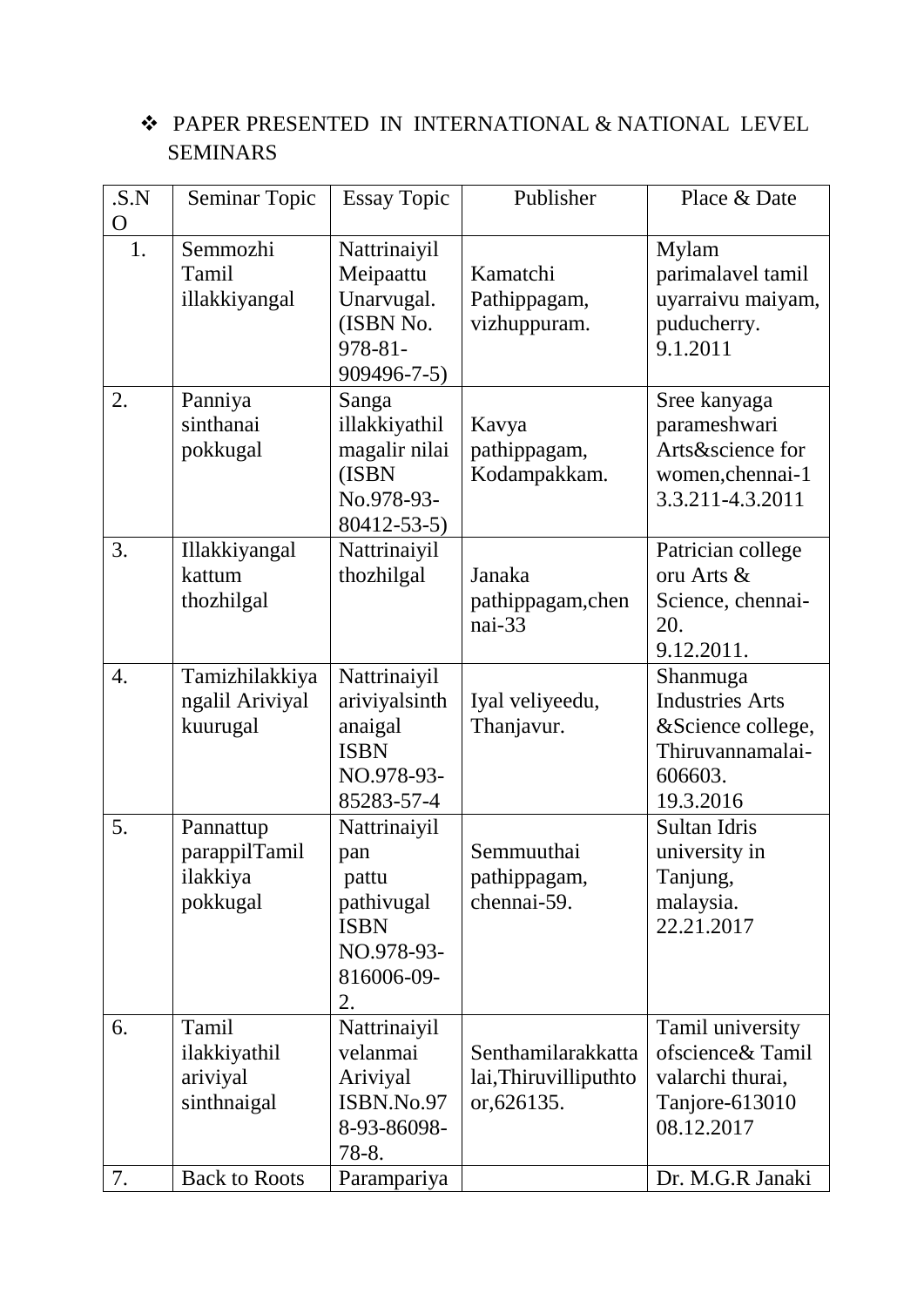|    |                                                                                        | ththainokki<br><b>ISBN</b><br>No.978-93-<br>81899-85-4                                      | Sakthi<br>pathippagam,<br>Chitlapakkam,<br>chennai-64. | College of Arts $\&$<br>Science for<br>women,<br>chennai-28.                                   |
|----|----------------------------------------------------------------------------------------|---------------------------------------------------------------------------------------------|--------------------------------------------------------|------------------------------------------------------------------------------------------------|
| 8. | Tamil<br>ilakkiyangalil<br>soozhaliyalum<br>manudamum-<br>(National level)<br>seminar) | Nattrinaiyil<br>sutru<br>soozhal<br><b>ISBN</b><br>No.978-93-<br>81899-87-8.                | Sakthi<br>pathippagam,<br>Chitlapakkam,<br>chennai-64. | Dr. M.G.R Janaki<br>College of Arts &<br>Science for<br>women,<br>chennai-28.<br>16.02.2018    |
| 9. | Tamil<br>ilakkiyangalil<br>kathalum<br>veeramum                                        | Sanga<br>ilakkiyangali<br>1 kathalum<br>Veeramum<br><b>ISBN</b><br>No.978-93-<br>81899-95-3 | Sakthi<br>pathippagam,<br>Chitlapakkam,<br>chennai-64. | Dr. M.G.R Janaki<br>College of Arts $\&$<br>Science for<br>women,<br>chennai-28.<br>14.12.2018 |

# **WORKSHOP**

| S.No          | Topic&Association conducted                                                          | Location | Date                        |
|---------------|--------------------------------------------------------------------------------------|----------|-----------------------------|
|               | Suvadiyiyal<br>kurugiyakala<br>payirchchi-<br>Thamizhaaraichi<br>Ulaga<br>Niruvanam) | Chennai  | 17.11.2009 to<br>27.11.2009 |
| $\mathcal{D}$ | NationalTraining programme-<br>University of madras(sanskrit<br>department)          | Chennai  | 13.12.2010 to<br>23.12.2009 |
| 3             | <b>Applied Research Methodology</b><br>in Shri Krishnaswamy College<br>For Women.    | Chennai  | 29.07.2019                  |

# **PUBLISHED BOOK :**

1. Anuratha Ramanan padaipukalil magalir Nilai - Kavya publication- 2011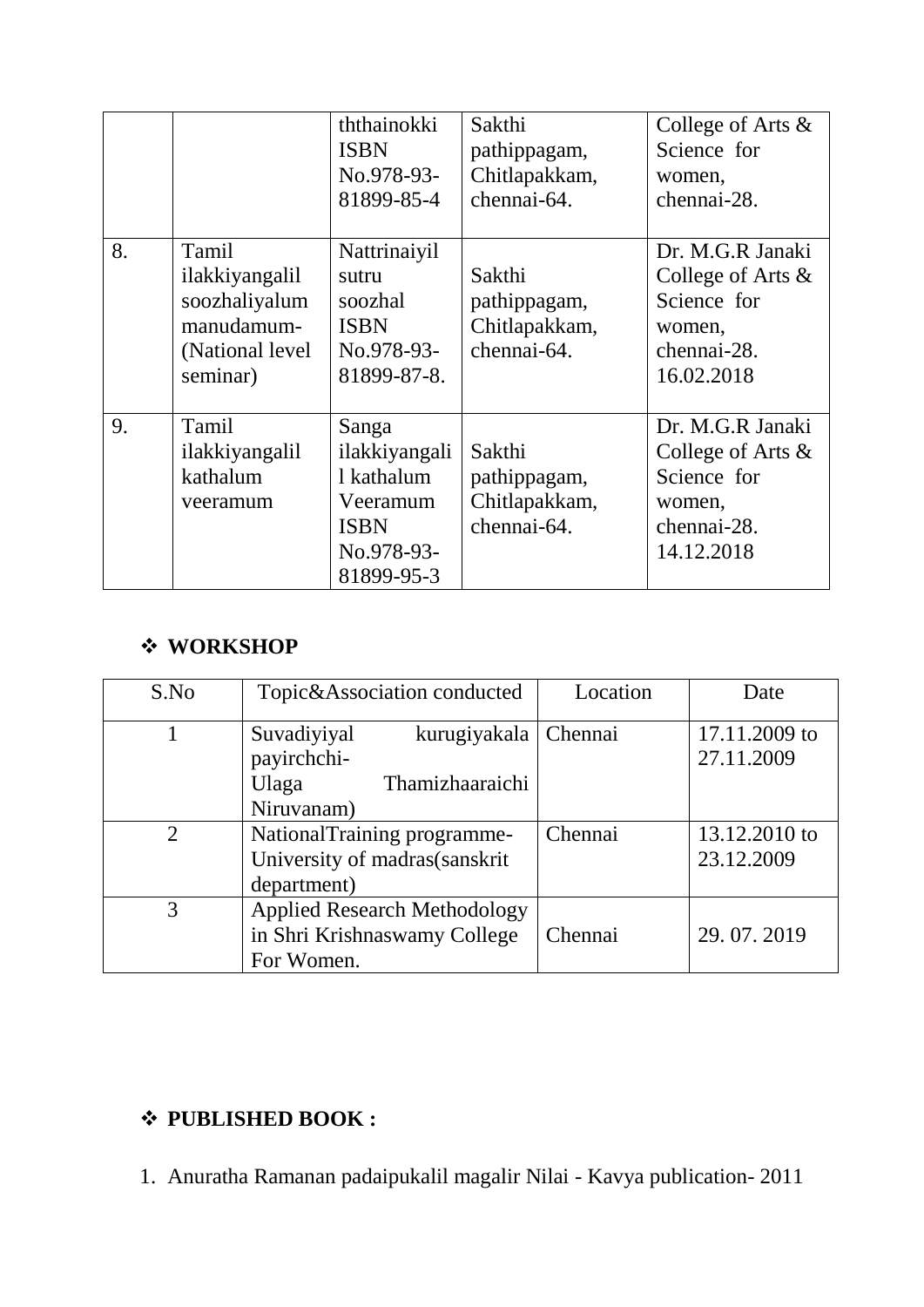## ISBN No.978-93-80412-84-9

# **FDP IN Institution :**

| S.No           | <b>THEME</b>                                                                              | Institution                           | Resource<br>Person/Paper<br>presentation/<br>Participation | <b>YEAR</b> |
|----------------|-------------------------------------------------------------------------------------------|---------------------------------------|------------------------------------------------------------|-------------|
|                | Faculty<br>Development<br>Programme                                                       | Dr. MGR -<br><b>JANAKI</b><br>College | Participation                                              | 2014        |
| $\overline{2}$ | FDP on<br>"Prime"<br>Pedagogy", Measi<br>Institute of<br>Management, Chennai.<br>(Online) | Thiruthangal<br>Nadar College         | Participation                                              | 2020        |

### **PARTICIPATED SEMINARS :**

| S.N      | Topic & Association conducted        | Location | Date                  |
|----------|--------------------------------------|----------|-----------------------|
| $\Omega$ |                                      |          |                       |
| 1.       | Seviyal illakkana illakkiya kotpadu  | Chennai  | 1.12.2011-10.12.2011  |
|          | uruvaakkathirku uraiyasiriyargalin   |          |                       |
|          | pangalippu                           |          |                       |
|          | (Presidency college)                 |          |                       |
| 2.       | Aaivarangam                          | Chennai  | 29.3.2012-31.3.2012   |
|          | (Madras christian college, Tambaram) |          |                       |
| 3.       | Ulagam Potrum Tamizh Arignargal      | Chennai  | 06.04.2011-07.04.2011 |
|          | (Presidency college)                 |          |                       |
| 4.       | Tholkkappiya Kotpadugal-National     | Chennai  | 24.02.2012            |
|          | Aaivarangam                          |          |                       |
|          | (Muzhavu kalai illakkiya panpadu     |          |                       |
|          | Mandram)                             |          |                       |
| 5.       | Senthamizh Arakkattlai nadahthiya    | Chennai  | 19.12.2014            |
|          | pannattu karuththarangam             |          |                       |
|          | (Dr. M.G.R Janaki College of Arts &  |          |                       |
|          | Science for women)                   |          |                       |
| 6.       | Kalanthorum illakkiyam               | Chennai  | 15.07.2015            |
|          | (Dr. M.G.R Janaki College of Arts &  |          |                       |
|          | Science for women)                   |          |                       |
| 7.       | Tamil parambariyamum eyarkai         | Chennai  | 01.03.2016            |
|          | unavum                               |          |                       |
|          | (Dr. M.G.R Janaki College of Arts &  |          |                       |
|          | Science for women)                   |          |                       |
|          |                                      |          |                       |
|          |                                      |          |                       |